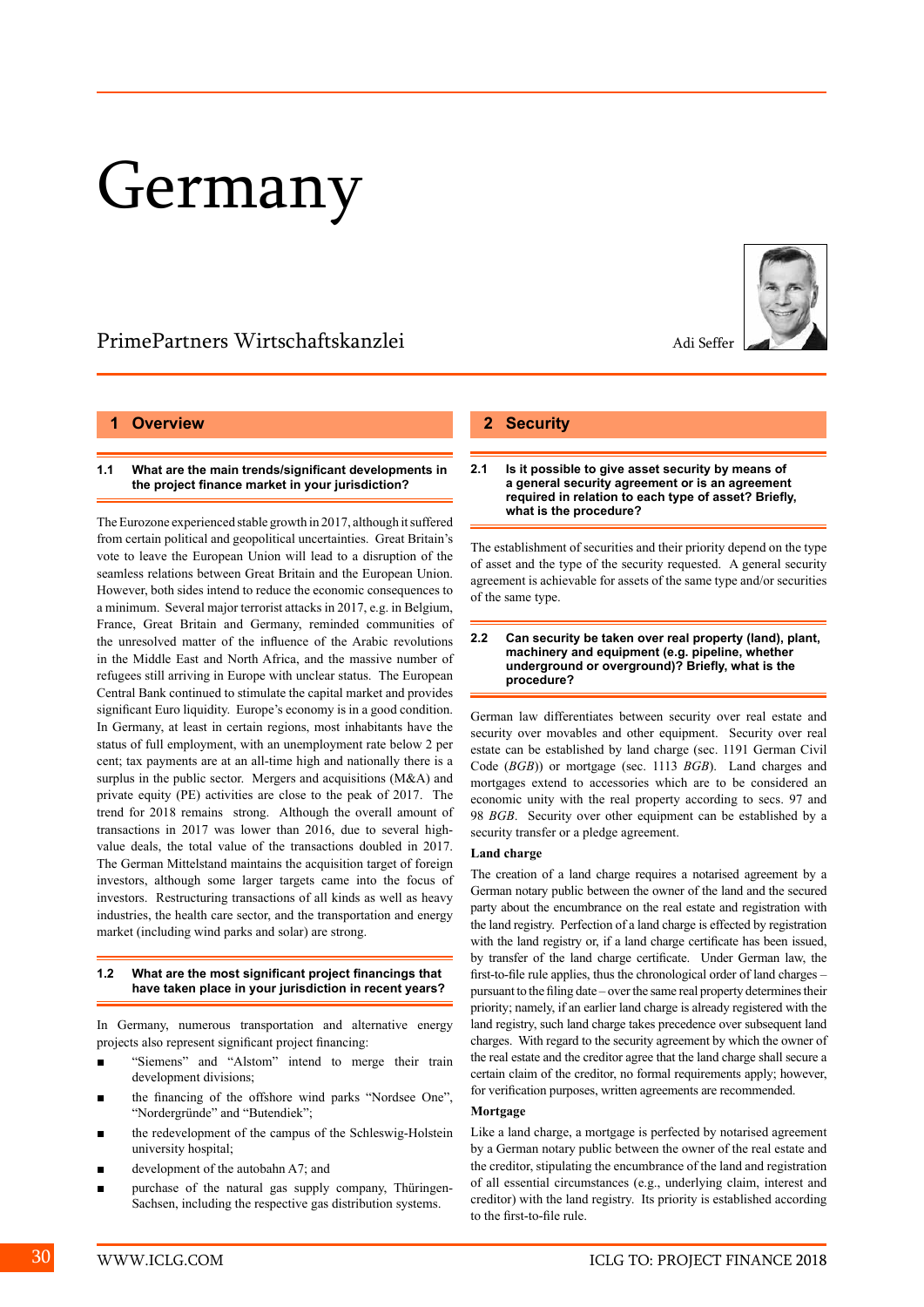#### **Security transfer**

It is characteristic of a security transfer that the party granting security usually remains in possession of the transferred assets and is therefore still in a position to use the assets economically, even though it is no longer the legal owner of the asset because of the transfer of ownership. Because of the tax on the transfer of real estate, in practice this security is executed in relation to movable assets only.

A security transfer of movables requires an agreement on the transfer of ownership of the asset for a certain period of time, usually until the secured claim is completely satisfied. With respect to such transfers, the principle of certainty has to be observed; namely, a third party must be able to determine which specific assets are transferred as security. Transfer of ownership usually requires transfer of possession; to make it possible for the debtor to keep using the assets, however, this transfer of possession is often replaced by a separate agreement by which the debtor is entitled to hold possession on behalf of the secured party. Further, the debtor and the creditor have to agree on what claims of the creditor shall be secured and the process of foreclosure, if the creditor's claim is not satisfied. There are no formal requirements for security transfer agreements, but for certainty and verification reasons a written agreement is highly recommended.

Regarding priority, the security right that was perfected first – i.e., at an earlier date – has prior ranking. A security transfer of movables requires no registration; therefore, no fees or taxes are incurred. Real estate may also be transferred as security; however, the transfer of real estate incurs real estate transfer taxes of approximately 3 per cent of the land's value, and is therefore very seldom used as security.

#### **Pledge**

In order to perfect a pledge on movable assets, transfer of possession is required. The pledge of rights requires the notification of the relevant third party (e.g., bank, customer) of such pledge. Priority is established according to the date of the pledge; namely, a pledge of an earlier date has prior ranking.

#### **2.3 Can security be taken over receivables where the chargor is free to collect the receivables in the absence of a default and the debtors are not notified of the security? Briefly, what is the procedure?**

Rights, for example receivables, are usually assigned by global assignment agreements pursuant to which the debtor assigns all existing and future claims in connection with customer relations or other claims to the creditor for security purposes. With regard to the assigned claims, the principle of certainty applies; namely, if the claims assigned are not determinable, the assignment is invalid and unenforceable. Further, claims already assigned to third parties are not assignable, as the priority principle on the date of assignment applies.

In general, no formal requirements exist to perfect such global assignments, but to avoid any uncertainty about which claims are assigned and for verification reasons, written agreements are common.

#### **2.4 Can security be taken over cash deposited in bank accounts? Briefly, what is the procedure?**

The pledge of rights requires a notification of the relevant third party (e.g., bank, customer) of such pledge. Priority is established according to the date of the pledge; namely, a pledge of an earlier date has prior ranking.

#### **2.5 Can security be taken over shares in companies incorporated in your jurisdiction? Are the shares in certificated form? Briefly, what is the procedure?**

In the case of pledging shares in a German limited liability company (*GmbH*), a notarised pledge agreement is required by law; namely, it must be signed in front of a German notary public after having been read aloud and in its entirety to the parties. Priority is established according to the date of the pledge; namely, a pledge of an earlier date has prior ranking.

**2.6 What are the notarisation, registration, stamp duty and other fees (whether related to property value or otherwise) in relation to security over different types of assets (in particular, shares, real estate, receivables and chattels)?**

The fees of the notary public depend on the value of the land or shares and vary from 1 per cent to less than 0.3 per cent.

#### **2.7 Do the filing, notification or registration requirements in relation to security over different types of assets involve a significant amount of time or expense?**

In case of land charges, mortgages and pledging shares in a *GmbH*, the respective agreements need to be notarised by a German notary public. This leads to notary fees, consisting of fees for registration and issuance of a land charge certificate, if applied for, as mentioned under questions 2.2 and 2.6 above. The creation of land charges and mortgages needs to be registered with the land registry.

#### **2.8 Are any regulatory or similar consents required with respect to the creation of security over real property (land), plant, machinery and equipment (e.g. pipeline, whether underground or overground), etc.?**

Usually, under German law, government approvals are not required for project finance transactions. However, for project implementation, different types of approval exist (e.g., building permits, permissions under the Water Resources Act, Water Waste Act, Federal Mining Act, etc.). As the requirements for each permission vary, before the implementation of the project there should be a careful review of whether all necessary permissions already exist or may be obtained. A foreign investor would not be treated more strictly in obtaining a required permission, but the German Federal Ministry of Economics and Technology (*BMWi*) may restrict a foreign investment if public security is threatened.

## **3 Security Trustee**

**3.1 Regardless of whether your jurisdiction recognises the concept of a "trust", will it recognise the role of a security trustee or agent and allow the security trustee or agent (rather than each lender acting separately) to enforce the security and to apply the proceeds from the security to the claims of all the lenders?**

Under German law a corporate entity, in the capacity of an agent or trustee, may hold collateral on behalf of the project lenders as the secured party. To perfect such an arrangement, it needs to be established whether the security is non-accessory or accessory. In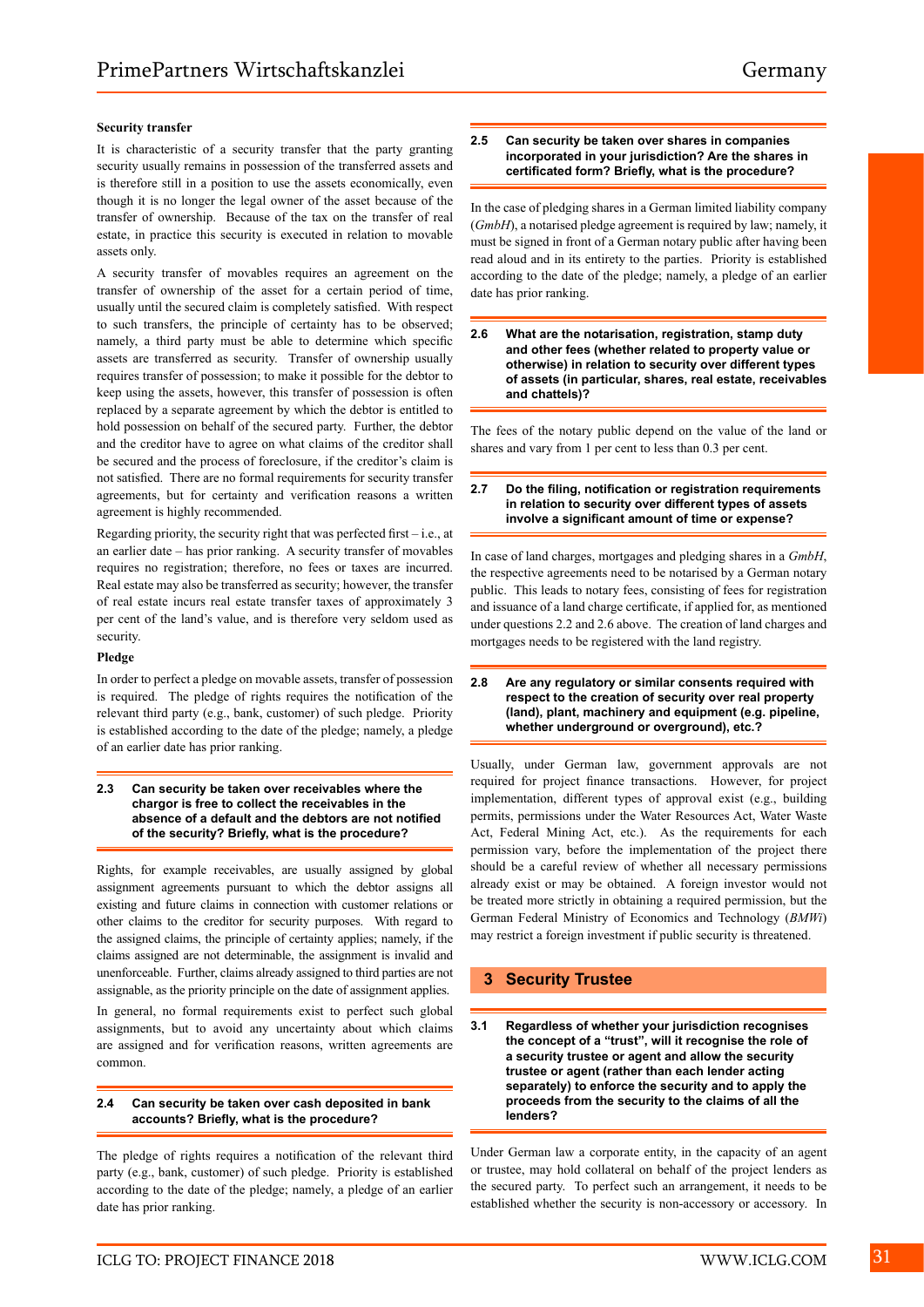the case of non-accessory securities, the security may be granted directly to the agent or trustee. In the case of accessory securities, the security is granted to all project lenders and the security trustee or agent as their representative.

**3.2 If a security trust is not recognised in your jurisdiction, is an alternative mechanism available (such as a parallel debt or joint and several creditor status) to achieve the effect referred to above which would allow one party (either the security trustee or the facility agent) to enforce claims on behalf of all the lenders so that individual lenders do not need to enforce their security separately?**

The security agent is a common position in project finance agreements in Germany.

## **4 Enforcement of Security**

**4.1 Are there any significant restrictions which may impact the timing and value of enforcement, such as (a) a requirement for a public auction or the availability of court blocking procedures to other creditors/the company (or its trustee in bankruptcy/ liquidator), or (b) (in respect of regulated assets) regulatory consents?**

The enforcement of security interests depends on the type of collateral granted. The following list briefly outlines the enforcement of the different securities:

#### **Land charge, mortgage**

A security enforcement of land charges and mortgages is usually realised through public auction or sequestration. The process of public auction and sequestration is governed by the German Act on Enforcement. Any foreclosure action has to be ordered by the court.

#### **Security transfer**

In the case of a security transfer, the process of realisation is usually agreed by the parties within the security agreement. As the debtor usually remains in possession of the transferred assets, the creditor often empowers the debtor to sell the assets and in return the debtor assigns the proceeds to the creditor.

#### **Assignment of rights**

The realisation of an assignment of rights is usually conducted through forfeiture of the assigned claim. The creditor may also decide to sell the assigned claim or rights if such sale is not disadvantageous. However, a sale of claims is usually inappropriate as the purchaser will probably not pay the nominal value of such claims.

#### **Pledge**

A pledge is realised through the sale of the assets or public auction, whichever is more profitable. As the cost of a sale is usually lower than the cost of a public auction, a sale is more common. If the proceeds of such sale exceed the security, the debtor is entitled to claim the excess amount.

#### **Guarantee, surety**

If the debtor is in default, the creditor is entitled to demand payment from the guarantor.

**4.2 Do restrictions apply to foreign investors or creditors in the event of foreclosure on the project and related companies?**

or creditors in the event of foreclosure on the project and related companies.

## **5 Bankruptcy and Restructuring Proceedings**

#### **5.1 How does a bankruptcy proceeding in respect of the project company affect the ability of a project lender to enforce its rights as a secured party over the security?**

Pursuant to the German Insolvency Code, insolvency proceedings may be opened over the assets of individuals and legal entities. Insolvency proceedings over the assets of a company are opened in the case of over-indebtedness or illiquidity, if insolvency proceedings are initiated either by the company itself or one of its debtors. Insolvency proceedings are opened by court order and an insolvency administrator is appointed, who then is the only one who has the power of disposal over the company's assets. Often a preliminary administrator is appointed who has limited power and operates the company and its assets jointly with the company's management. The insolvency administrator is in charge of seizing the business assets and has to enforce clawback rights. After insolvency proceedings are opened, the creditors have to file their claims with the insolvency court.

#### **5.2 Are there any preference periods, clawback rights or other preferential creditors' rights (e.g. tax debts, employees' claims) with respect to the security?**

Under German law, different clawback rights exist if the debtor has transferred assets within three months preceding the opening of insolvency proceedings, provided that such transfer was intended to harm its creditors. In the case of fraudulent transfer (transfer with the intention to harm the creditors), all transfers in the 10 years preceding the opening of insolvency proceedings may be challenged.

#### **5.3 Are there any entities that are excluded from bankruptcy proceedings and, if so, what is the applicable legislation?**

Public agencies may not be the subject of insolvency proceedings.

#### **5.4 Are there any processes other than court proceedings that are available to a creditor to seize the assets of the project company in an enforcement?**

German law provides fast-track procedures and injunctions to seize assets in cases of urgency.

#### **5.5 Are there any processes other than formal insolvency proceedings that are available to a project company to achieve a restructuring of its debts and/or cramdown of dissenting creditors?**

German law provides the possibility for insolvency protection proceedings under a company's own administration (slightly similar to the "chapter 11 proceedings" used in the US) if it is threatened with insolvency or over-indebtedness. The court appoints a trustee for the company's assets while the company and its board of creditors are granted three months to implement an insolvency plan. The court may only deviate from unanimous decisions of the board

Under German law, no restrictions apply to foreign investors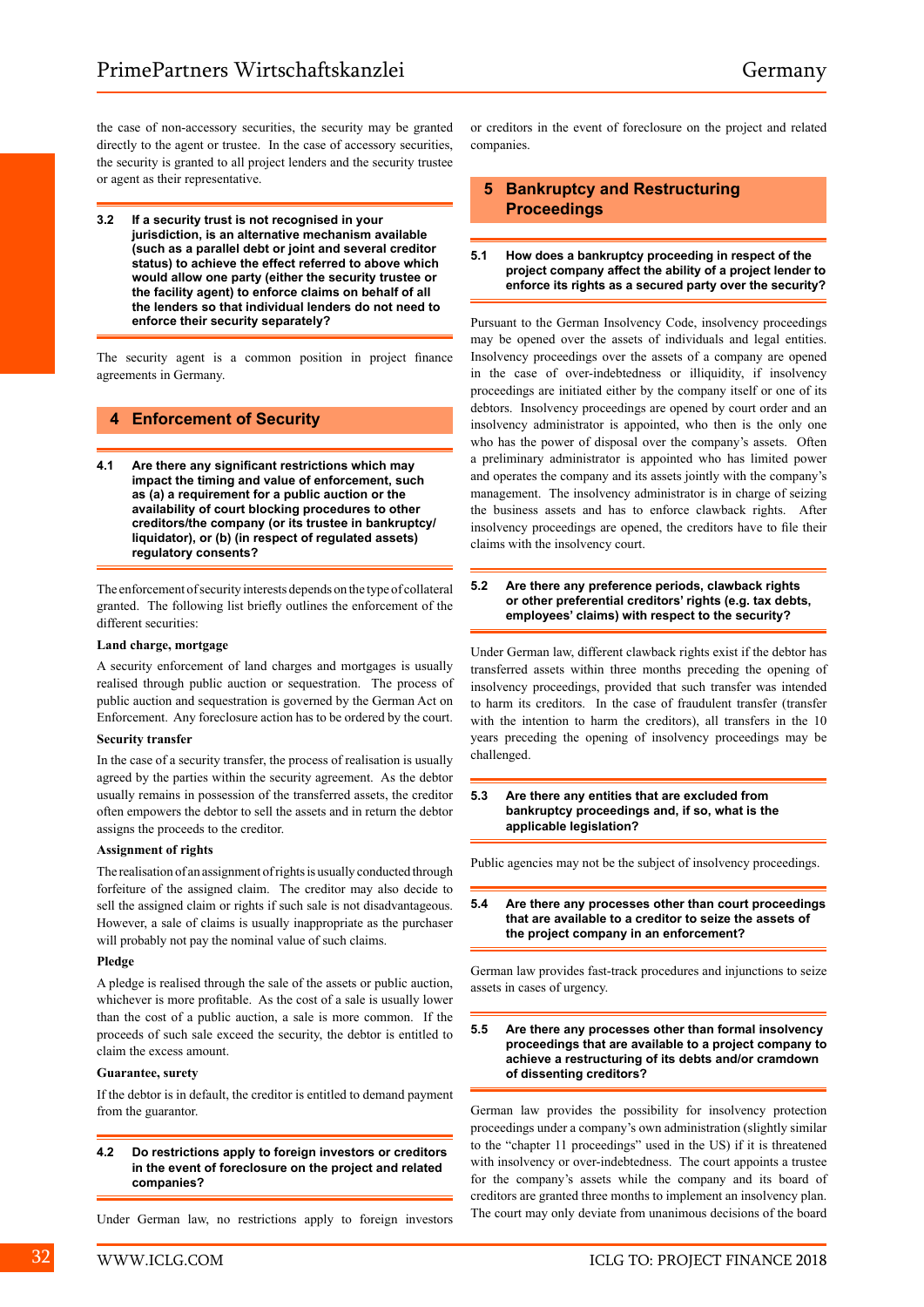of creditors if the insolvency plan is obviously futile. Dissenting creditors trying to fight the implementation of the insolvency plan have to show credibly that they are subject to worse conditions under the plan. The insolvency plan may contain a debt-for-equity swap by way of remedial action. Such debt-for-equity swap provides certain advantages for the acquirer, in the form of limited liabilities compared to the regular acquisition of shares.

#### **5.6 Please briefly describe the liabilities of directors (if any) for continuing to trade whilst a company is in financial difficulties in your jurisdiction.**

In the case of insolvency or over-indebtedness, directors are obligated to apply for insolvency proceedings instantly, or in any case, no later than within three weeks. Failure to do so is a criminal offence, and directors are personally liable for any damages caused by the delayed application. In cases of obvious infringement of such obligation, e.g., obvious over indebtedness or manoeuvres intended to cause damage to certain creditors or to benefit other creditors, such action may not be insured by directors' and officers' liability (D&O) insurance.

## **6 Foreign Investment and Ownership Restrictions**

#### **6.1 Are there any restrictions, controls, fees and/or taxes on foreign ownership of a project company?**

Under German law, there are no general restrictions on foreign investment in, or ownership of, project and related companies. However, it should be noted that in 2009, the German Foreign Trade and Payments Act and the Foreign Trade and Payments Regulations were amended. The law enables the German Federal Ministry of Economics and Technology (*BMWi*) to examine and possibly prohibit acquisitions by foreign investors (from outside the European Union), who wish to acquire directly or indirectly 25 per cent or more of the voting rights in a German company, if this is essential to safeguard the public policy or public security of the Federal Republic of Germany. The law is not limited to specific sectors and enterprises; its aim is not to abandon the country's open investment strategy but to ensure that, in individual cases, the *BMWi* has measures at its own disposal to examine foreign investments.

The law does not provide for the registration of foreign investments. Thus, a foreign investor would not be obliged to register the envisaged investment. However, in order to verify if an acquisition would be deemed to be against public policy or public security, the investor may request a legally binding certificate of non-objection prior to the envisaged acquisition. Such application needs only to outline the basic elements of the acquisition, the investor and its field of business. If the *BMWi* does not start an investigation of the acquisition within one month of receipt of the investor's written request for a certificate of non-objection, it will be deemed to have been issued. For tax reasons, there are no disadvantages in foreign investments, as they trigger the same taxes as domestic investments.

#### **6.2 Are there any bilateral investment treaties (or other international treaties) that would provide protection from such restrictions?**

The prohibition or restriction is only possible in exceptional cases, because it may only be restricted or prohibited if it is a threat to public policy or public security, as established by articles 52 and 65 of the Treaty on the Functioning of the European Union and according to case law of the European Court of Justice. Therefore, the existence of a concrete and serious threat to the fundamental interests of society is required. Within three months of the signature of a purchase agreement, the *BMWi* may initiate the examination of foreign investments. In this case, the investor would be obliged to submit all necessary information in connection with the acquisition. After the receipt of the information, the *BMWi* has to decide within two months whether the examined acquisition should be subject to certain conditions or prohibited. If the *BMWi* takes no action within this period, the acquisition may no longer be prohibited or made subject to any conditions.

#### **6.3 What laws exist regarding the nationalisation or expropriation of project companies and assets? Are any forms of investment specially protected?**

Article 14 of the German Constitution guarantees property rights. However, it also obliges the use of such property for the public good. Otherwise, expropriation is permitted, constitutional and lawful provided that reasonable compensation is paid. Specific German laws allowing expropriation are:

- the Federal Building Code;
- the Federal Highway Act;
- the Regional Highway Act;
- the Air Traffic Act;
- the Energy Act;
- the General Railway Act; and
- the Regional Water Act.

However, expropriation under the above-mentioned laws is only permitted if it is necessary for the public good.

## **7 Government Approvals/Restrictions**

#### **7.1 What are the relevant government agencies or departments with authority over projects in the typical project sectors?**

Generally, regional authorities are in charge of approvals and supervision, although in a few cases federal agencies are the responsible authorities.

#### **Transport**

Air traffic that is regulated by the Federal Air Traffic Act is supervised by the Federal Air Traffic Agency. Railways are mainly governed by the Federal Railway Act and supervised by the Federal Railway Authority. Public transport is regulated by the Federal Public Transportation Act and supervised by regional authorities. Shipping transport and ports are supervised by the Federal Water and Shipping Act.

#### **Water treatment**

The commercial use of water is mainly governed by the Water Resources Act, Waste Water Levy Act and the State Water Acts.

#### **Chemicals**

Pursuant to the Federal Chemicals Act, the registration of chemicals is handled by the Federal Environment Agency.

#### **Energy**

The energy market is regulated by the Federal Energy Act and supervised by the Federal Network Agency for electricity, gas, telecommunications, postal services and railways.

#### **Minerals, oil and gas**

The extraction of minerals is mainly governed by the Federal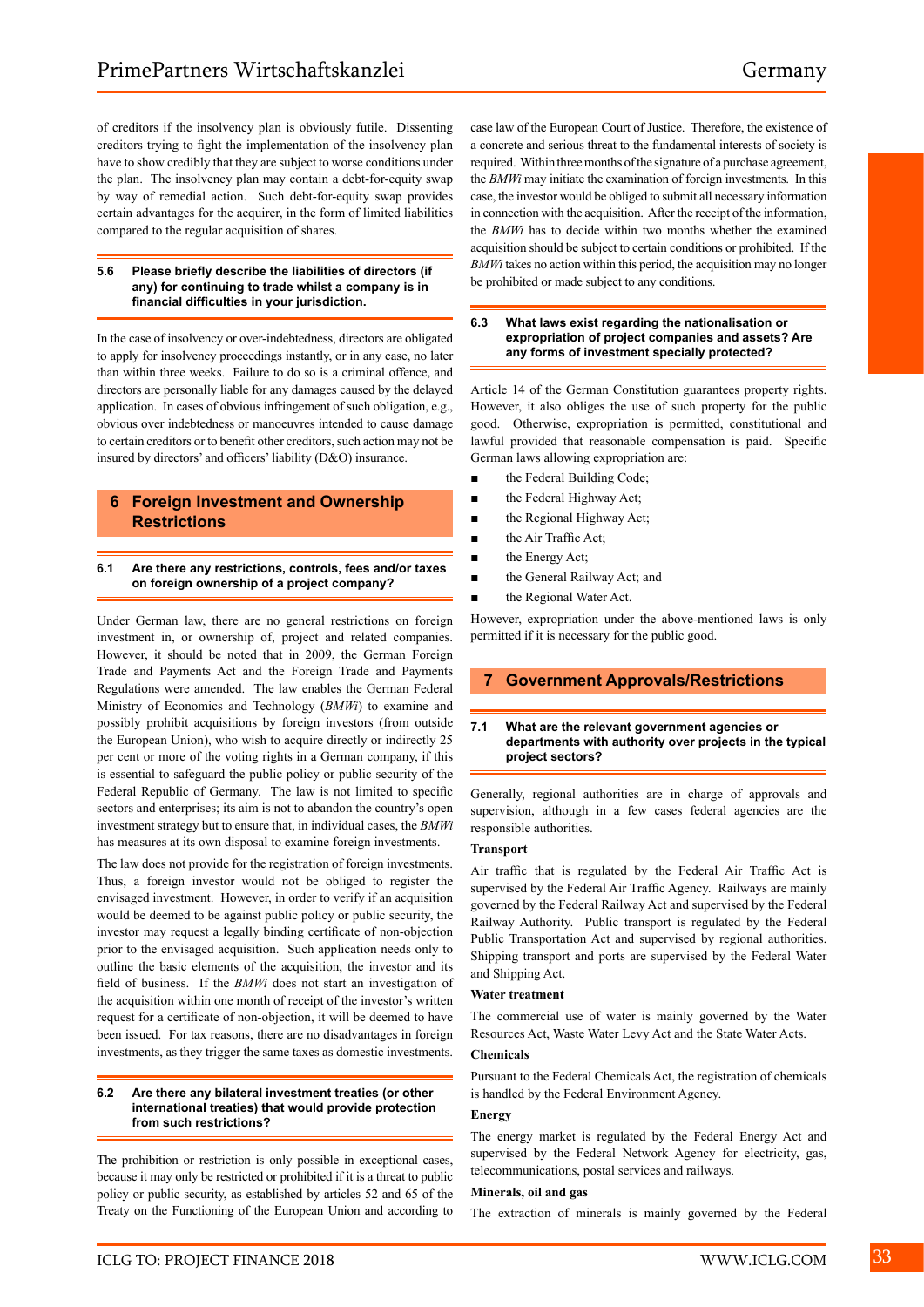Mining Act, pursuant to which regional authorities are usually in charge of the administrative procedures thereunder.

#### **Finance**

To conduct business in the banking sector, permission under the Federal Banking Act is required. The supervision of the banking and finance sector is carried out by the Federal Financial Supervisory Authority (*BaFin*).

#### **7.2 Must any of the financing or project documents be registered or filed with any government authority or otherwise comply with legal formalities to be valid or enforceable?**

Under German law, no substantial documentation formalities exist regarding finance or project agreements. In some cases formal requirements, such as a written form (e.g., surety, lease agreements), need to be observed in order to execute legally binding and enforceable agreements. For verification reasons, written agreements are highly recommended even if a written form is not required by law. If foreign investors are party to the agreement, bilingual documentation is recommended; namely, German and English. If the project company is a *GmbH*, please note that its incorporation, any transfer of shares, and any share pledge, need to be notarised, as mentioned above.

#### **7.3 Does ownership of land, natural resources or a pipeline, or undertaking the business of ownership or operation of such assets, require a licence (and if so, can such a licence be held by a foreign entity)?**

In general, under German law, the owner of land is also the owner of the natural resources therein. However, according to the Federal Mining Act, the resources listed therein do not belong to the landowner. Therefore, the right to extract these natural resources, for example, oil and gas, is assigned by the state. With respect to the commercial use of water, a permit pursuant to the Water Resources Act is required.

#### **7.4 Are there any royalties, restrictions, fees and/or taxes payable on the extraction or export of natural resources?**

The royalties to be paid for the extraction of natural resources are governed by the Federal Mining Act and are assessed by the regional authorities. In general, no restrictions with respect to the export of natural resources exist. Export permissions are required only for goods listed in the Foreign Trade Act: specifically, dual-use goods; namely, goods that may be used for civil and military purposes.

#### **7.5 Are there any restrictions, controls, fees and/or taxes on foreign currency exchange?**

In Germany, no significant controls, taxes or other charges exist with respect to foreign currency exchange. However, the rules regarding the prevention of money laundering need to be observed with respect to currency exchange transactions. Concerning fees in relation to foreign currency exchange, it should be noted that banks usually charge exchange or transaction fees.

**7.6 Are there any restrictions, controls, fees and/or taxes on the remittance and repatriation of investment returns or loan payments to parties in other jurisdictions?**

Except for double taxation agreements, no specific regulations exist

regarding remittances of investment returns (dividends and capital) or payments of principal, interest or premiums on loan payments to parties from foreign jurisdictions. There are no restrictions on the distribution of profits of a German project company to shareholders in other jurisdictions. There are no legal obligations for German project companies to repatriate foreign earnings. Nor is there any restriction on their use. However, there might be contractual obligations on the project companies to do so.

#### **7.7 Can project companies establish and maintain onshore foreign currency accounts and/or offshore accounts in other jurisdictions?**

Yes, foreign currency accounts may be established by German project companies abroad and in Germany as well. There are no legal restrictions. However, such accounts have to comply with German tax and money laundering rules.

| 7.8 | Is there any restriction (under corporate law,      |
|-----|-----------------------------------------------------|
|     | exchange control, other law or binding governmental |
|     | practice or binding contract) on the payment of     |
|     | dividends from a project company to its parent      |
|     | company where the parent is incorporated in your    |
|     | jurisdiction or abroad?                             |

Except for double taxation agreements, no specific regulations exist regarding remittances of investment returns (dividends and capital) or payments of principal, interest or premiums on loan payments to parties from foreign jurisdictions. There are no restrictions on the distribution of profits of a German project company to shareholders in other jurisdictions.

#### **7.9 Are there any material environmental, health and safety laws or regulations that would impact upon a project financing and which governmental authorities administer those laws or regulations?**

Different laws apply depending on the relevant project sector. There are various laws that govern the environmental aspects of a project; for example, the Water Resources Act, the Waste Act, the Federal Pollution Act, and so on. As regards health and safety, there exist numerous sector-specific laws. Basically, the employer is obliged to safeguard its employees from injury and to take all reasonable measures, taking into account the nature of the business.

#### **7.10 Is there any specific legal/statutory framework for procurement by project companies?**

A *GmbH* is the most favoured structure for project companies in Germany. To set up a *GmbH*, a notarised deed of incorporation is required. Further, under German law, the purchase of a shelf company is possible, which also needs to be notarised. The principal financing sources for German project companies are the facilities provided by banks. Other possible legal structures for project companies are limited partnerships and stock corporations.

## **8 Foreign Insurance**

#### **8.1 Are there any restrictions, controls, fees and/or taxes on insurance policies over project assets provided or guaranteed by foreign insurance companies?**

Foreign insurers not registered in an EU or EEA Member State may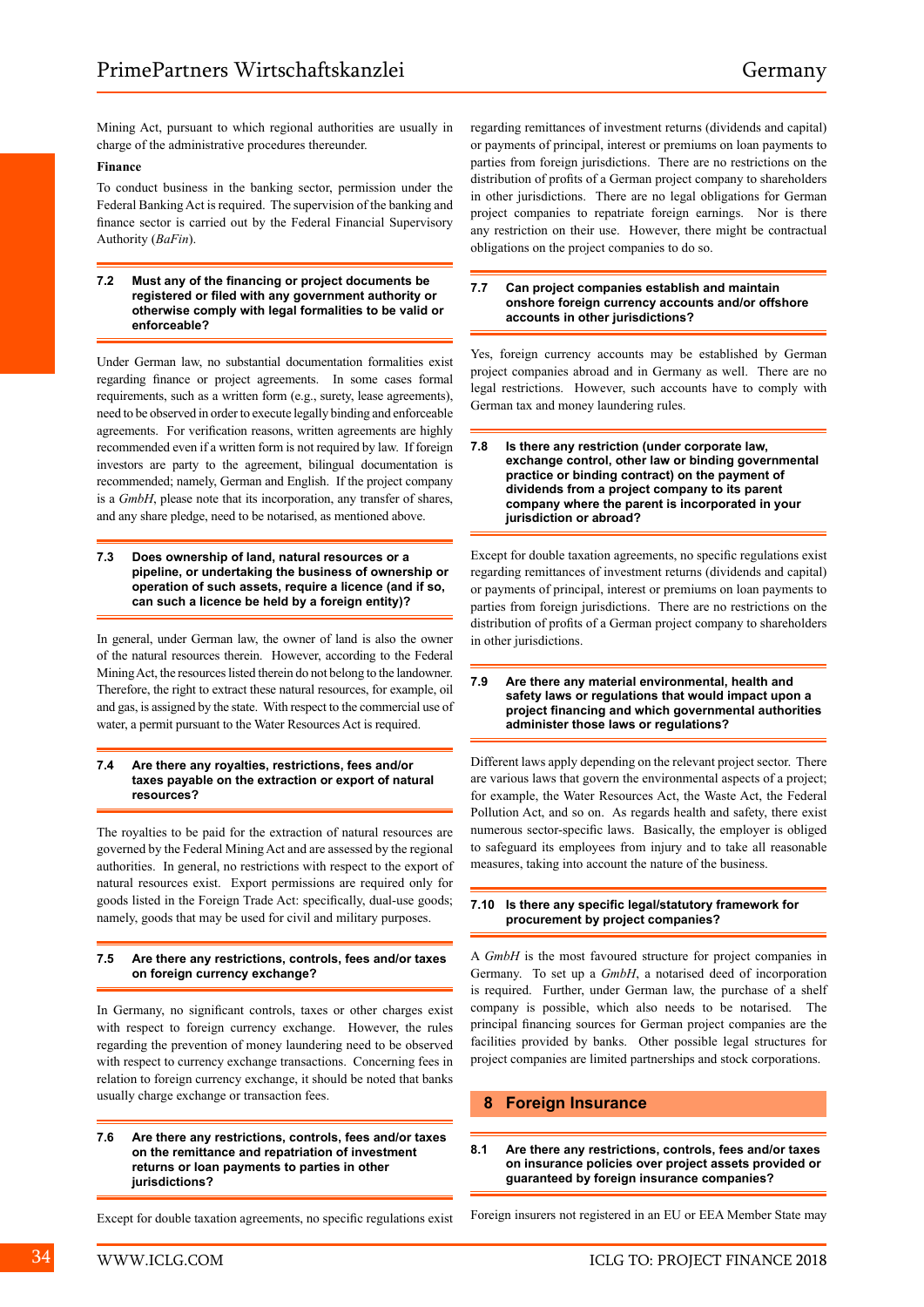also carry out insurance business in Germany. However, they have to be admitted in Germany. The authority for the issuance of such admission is the Federal Financial Supervisory Authority (*BaFin*). Insurers registered in an EU or EEA Member State and having a valid licence within an EU or EEA Member State, in contrast, may conduct their insurance business in Germany without further permission. This is known as the European passport or single-licence principle.

In order to be able to operate in Germany, however, the insurer has to go through a notification procedure with the *BaFin*.

#### **8.2 Are insurance policies over project assets payable to foreign (secured) creditors?**

Insurance policies over project assets can be payable to foreign (secured) creditors.

## **9 Foreign Employee Restrictions**

#### **9.1 Are there any restrictions on foreign workers, technicians, engineers or executives being employed by a project company?**

There is a distinction between EU citizens and citizens of other countries. As EU citizens have the right of free movement and labour, they may establish themselves independently in Germany and work without a visa or permit. Non-EU citizens need to obtain a residence permit for work in order to start working in Germany. Specific transition rules may apply to certain countries which joined the European Union recently.

## **10 Equipment Import Restrictions**

#### **10.1 Are there any restrictions, controls, fees and/or taxes on importing project equipment or equipment used by construction contractors?**

Under German law, no specific restrictions regarding the importation of project equipment exist. An import permit is required only for products in specific categories, from certain countries or certain goods listed in the import list of the Foreign Trade and Payments Act. Under the law against terrorism, further arrangements with certain individuals, groups and organisations are prohibited.

#### **10.2 If so, what import duties are payable and are exceptions available?**

Customs duties (especially importation VAT, currently at 19 per cent) are only payable for goods imported from outside the European Union which are not just temporarily imported and re-exported after a few months.

## **11** *Force* **Majeure**

#### **11.1 Are** *force* **majeure exclusions available and enforceable?**

*Force majeure* exclusions are generally available according to law. In some cases (e.g., the German Liability Act (*HaftPflG*)), liability for *force majeure* is already explicitly excluded by law. Thus, it should be checked in each case whether such *force majeure*  exclusion is applicable for the intended project.

## **12 Corrupt Practices**

#### **12.1 Are there any rules prohibiting corrupt business practices and bribery (particularly any rules targeting the projects sector)? What are the applicable civil or criminal penalties?**

Corrupt business practices and bribery are criminal offences according to sec. 299 *ff.* of the German Criminal Code (*StGB*), and are punishable by penalty, or imprisonment for up to five years in particularly serious cases. Corrupt business practices are prohibited under sec. 3 of the German Act Against Unfair Practices (*UWG*) and subject to damages according to sec. 9 *UWG*.

## **13 Applicable Law**

#### **13.1 What law typically governs project agreements?**

Typically, German law applies; see question 13.3 below for details.

#### **13.2 What law typically governs financing agreements?**

Typically, German law applies; see question 13.3 below for details.

#### **13.3 What matters are typically governed by domestic law?**

The parties may freely choose the applicable law, provided that such choice is not intended to circumvent public order and is not in conflict with mandatory law. A choice of law will usually be accepted by a German court. In practice, usually the jurisdiction of the main centre of interest of the project will be agreed on; e.g., if the financing is provided by German banks, the facility agreements will be governed by German law. In the case of international projects, the facility agreements are often governed by English law. However, it needs to be pointed out that the security documentation regarding assets located in Germany has to be governed by German law.

## **14 Jurisdiction and Waiver of Immunity**

#### **14.1 Is a party's submission to a foreign jurisdiction and waiver of immunity legally binding and enforceable?**

Yes, submission to a foreign jurisdiction would be effective under German law. With regard to enforceability, a distinction needs to be made between orders from courts within the European Union and those from courts in other foreign countries. Orders from EU courts are directly enforceable in Germany. In other cases, enforceability depends on bilateral treaties.

## **15 International Arbitration**

#### **15.1 Are contractual provisions requiring submission of disputes to international arbitration and arbitral awards recognised by local courts?**

Germany is a signatory to the New York Convention on the Recognition and Enforcement of Foreign Arbitral Awards. Therefore, foreign arbitration agreements and arbitration awards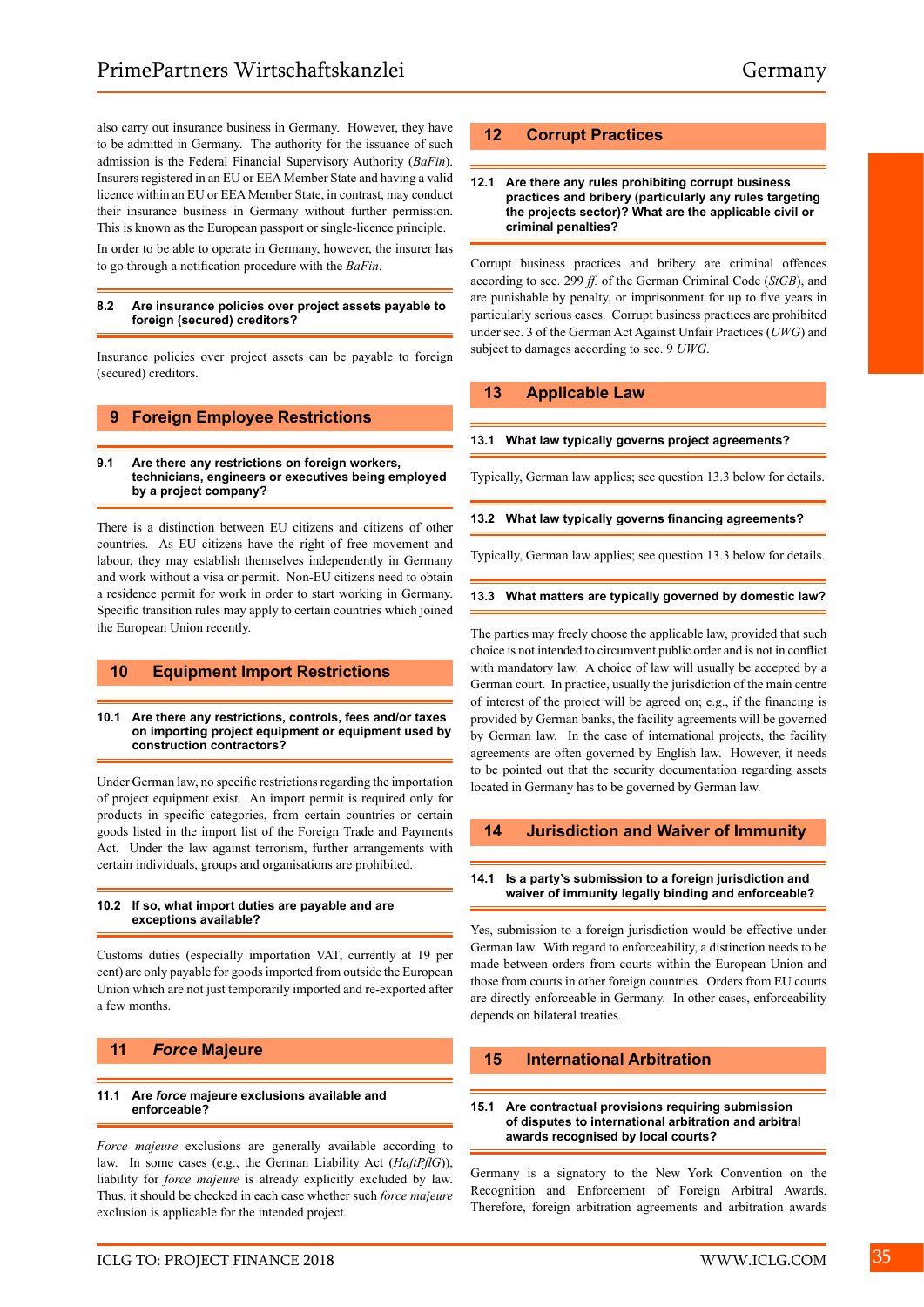are recognised by German courts. However, the vast majority of commercial disputes are dealt with by national courts.

For the enforcement of such arbitration awards, a declaration of enforceability by a regional court is required.

#### **15.2 Is your jurisdiction a contracting state to the New York Convention or other prominent dispute resolution conventions?**

Germany is a signatory to the New York Convention on the Recognition and Enforcement of Foreign Arbitral Awards.

#### **15.3 Are any types of disputes not arbitrable under local law?**

Matters of public interest, such as the granting of permits by public authorities or criminal law matters, are not arbitrable.

#### **15.4 Are any types of disputes subject to mandatory domestic arbitration proceedings?**

Any type of arbitrable disputes may also be subject to foreign arbitration. However, certain types of disputes, in particular where public parties are involved, are not subject to arbitration but to ordinary court jurisdiction only.

## **16 Change of Law / Political Risk**

#### **16.1 Has there been any call for political risk protections such as direct agreements with central government or political risk guarantees?**

Germany remains one of the most stable economies in the world. Because of its convenient statute-based system and the convenient enforceability of German law-based judgments worldwide, German law is therefore often chosen by parties to avoid uncertainties due to political risks and/or corruption in other jurisdictions.

## **17 Tax**

**17.1 Are there any requirements to deduct or withhold tax from (a) interest payable on loans made to domestic or foreign lenders, or (b) the proceeds of a claim under a guarantee or the proceeds of enforcing security?**

In general, there are no obligations to deduct or withhold tax from: (i) interest payments under a fixed interest-bearing loan, which is not secured by German real estate or by ships entered into the ship register; (ii) proceeds of a claim under a guarantee; or (iii) the proceeds of enforcing security.

However, if there is a profit from a loan, there is an obligation to withhold 26.375 per cent tax on these payments, provided the borrower does not qualify for benefits under an applicable tax treaty.

**17.2 What tax incentives or other incentives are provided preferentially to foreign investors or creditors? What taxes apply to foreign investments, loans, mortgages or other security documents, either for the purposes of effectiveness or registration?**

a tax point of view, no disadvantages result from investment. Depending on the type of investment, certain tax advantages may be applicable, as double taxation agreements exist with certain countries. Thus, it should be checked whether such agreements are applicable for the intended project.

## **18 Other Matters**

#### **18.1 Are there any other material considerations which should be taken into account by either equity investors or lenders when participating in project financings in your jurisdiction?**

There are no specific public bodies that regulate the project finance industry in Germany, and mandatory law is very limited in this regard. All relevant public law aspects of the project (permits, concessions, approvals, supervision, etc.) are handled by the public authorities competent for the applicable subject matter (e.g., renewable energy sector). Accordingly, a variety of laws and authorities may have to be considered/dealt with, and any kind of collateral can be limited by mandatory law (for instance, subsidiaries are limited in granting collateral for their parent companies).

**18.2 Are there any legal impositions to project companies issuing bonds or similar capital market instruments? Please briefly describe the local legal and regulatory requirements for the issuance of capital market instruments.**

A public placement of capital market instruments and/or admission to trading in a regulated marked requires a prospectus based on the EU prospectus regime. There are a couple of market segments for bonds, and not all of them accept project companies. Further, if the parent company provides any kind of guarantee, it needs to fulfil certain disclosure requirements as well. If the bond comprises an equity kicker or similar instrument, it may require a resolution by the issuer's shareholders and, if there is a broad shareholder basis, shareholders' subscription rights are to be granted.

## **19 Islamic Finance**

#### **19.1 Explain how** *Istina'a***,** *Ijarah***,** *Wakala* **and** *Murabaha* **instruments might be used in the structuring of an Islamic project financing in your jurisdiction.**

*Istina'a*, *Ijarah*, *Wakala* and *Murabaha* each have similar or corresponding legal institutions available under German law. Details of structuring may be different depending on the asset(s) involved:

### *Istina'a*

*Istina'a* may be used for any manufacturing or processing projects, where the asset or project structure is manufactured/implemented over different stages/milestones. For each stage/milestone, a downpayment is agreed in advance. This provides ongoing liquidity to the manufacturer paid for the actual work finalised. It is similar to a service contract with down payments.

#### *Ijarah*

*Ijarah* is a leasing concept that can be used for assets and equipment, similar to regular leasing contracts. The bank/lease provider purchases the asset/piece of equipment and leases it to the user. The

Foreign investors are treated like domestic investors, so that from